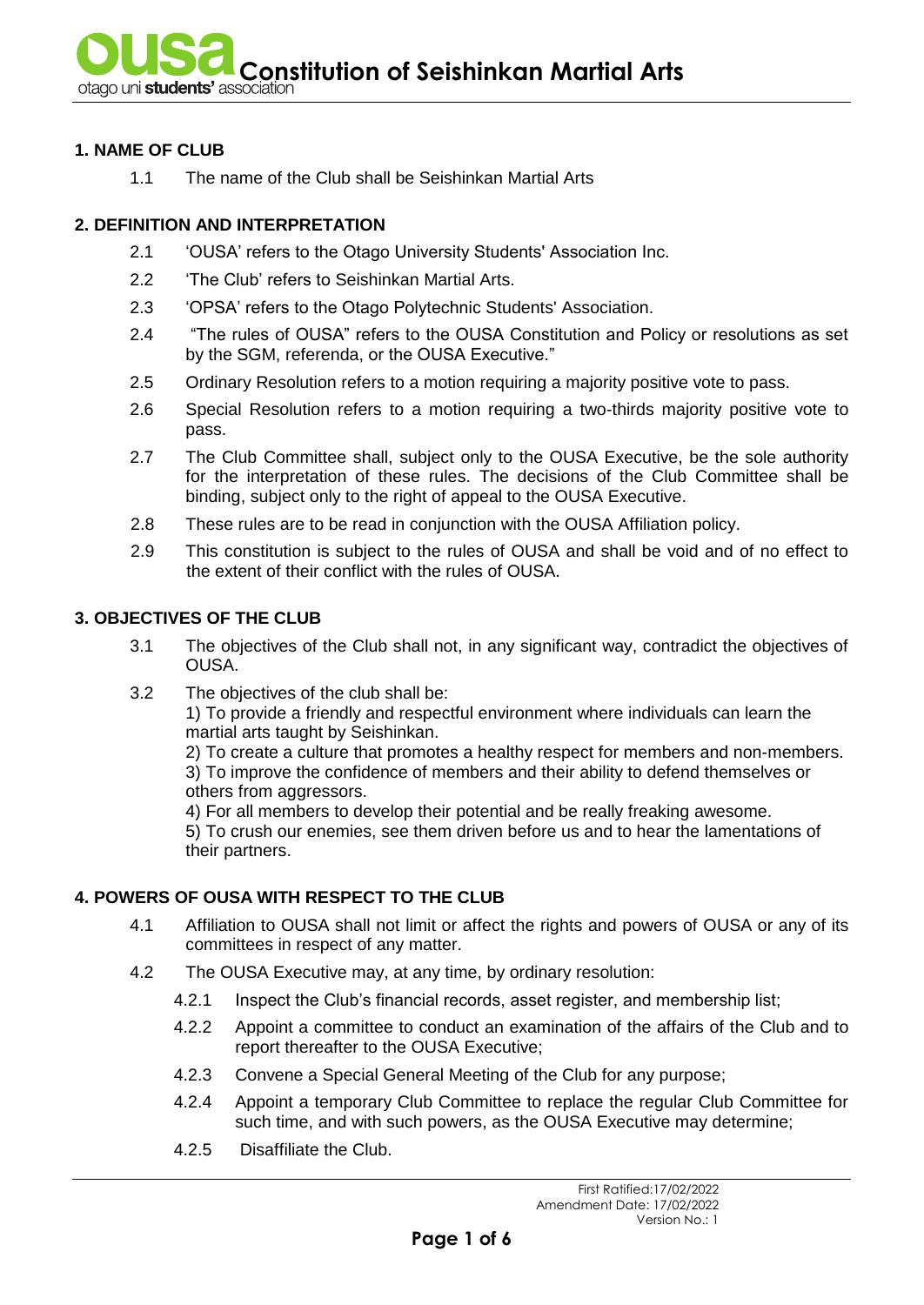**Constitution of Seishinkan Martial Arts** because the **Seishinkan Martial Arts** 

### **5. POWERS OF THE CLUB**

- 5.1 The Club is not formed for the pecuniary gain of its members.
	- 5.1.1 The Club may make payment as reasonable remuneration to any servant or officer of The Club or the payment of reasonable expense to any authorised representative or delegate of the Club.
	- 5.1.2 Reasonable remuneration shall not exceed market rates for the provision of equivalent goods or services.

### **6. AFFILIATION**

- 6.1 The Club shall be affiliated to OUSA.
- 6.2 The Club and its members present and future shall be bound by the rules of OUSA, and every such Club and all such members shall be so bound in all respects. Where the OUSA constitution is not expressly mentioned in the constitution of the Club, the provisions of the OUSA constitution shall be read into the document.
- 6.3 The Club's affiliation to OUSA shall automatically lapse if The Club fails or ceases to comply with the OUSA Affiliation Policy or Section 18 of the OUSA Constitution and Rules.
- 6.4 The Club shall not become affiliated to or in any way connected with any other organisation without the consent of the OUSA Executive.
	- 6.4.1 Any affiliation to any other body entered into without the OUSA Executive's consent shall be null and void.

#### **7. LIABILITIES INCURRED BY THE CLUB**

- 7.1 The Club shall not enter into any loan agreement of a value greater than NZ\$1000 without approval by ordinary resolution of the OUSA Executive.
- 7.2 OUSA shall not be responsible for any liabilities or debts incurred by the Club.

### **8. MEMBERSHIP**

- 8.1 The Club shall, in normal circumstances, have no less than 75% of total membership comprised of OUSA/OPSA members.
- 8.2 The Club shall in normal circumstances have no less than ten members.
- 8.3 Membership of the Club shall be open to all members of OUSA/OPSA.
- 8.4 Membership can be restricted to a subsection of OUSA/OPSA members provided that the restrictions do not contravene the laws of New Zealand.
- 8.5 Persons shall become members of the Club when an application for membership is given in writing to the Club Committee and accompanied with the annual subscription fee (if applicable).
- 8.6 The Club shall only levy upon its members such fees or subscriptions as have been ratified by the AGM of the Club.
- 8.7 Any member of the Club who does not pay any required subscription within one calendar month of joining shall not be permitted to exercise the privileges of membership until the subscription is paid.
- 8.8 Membership shall be deemed to continue until a formal resignation is received by the Club Committee or by the end of the calander year.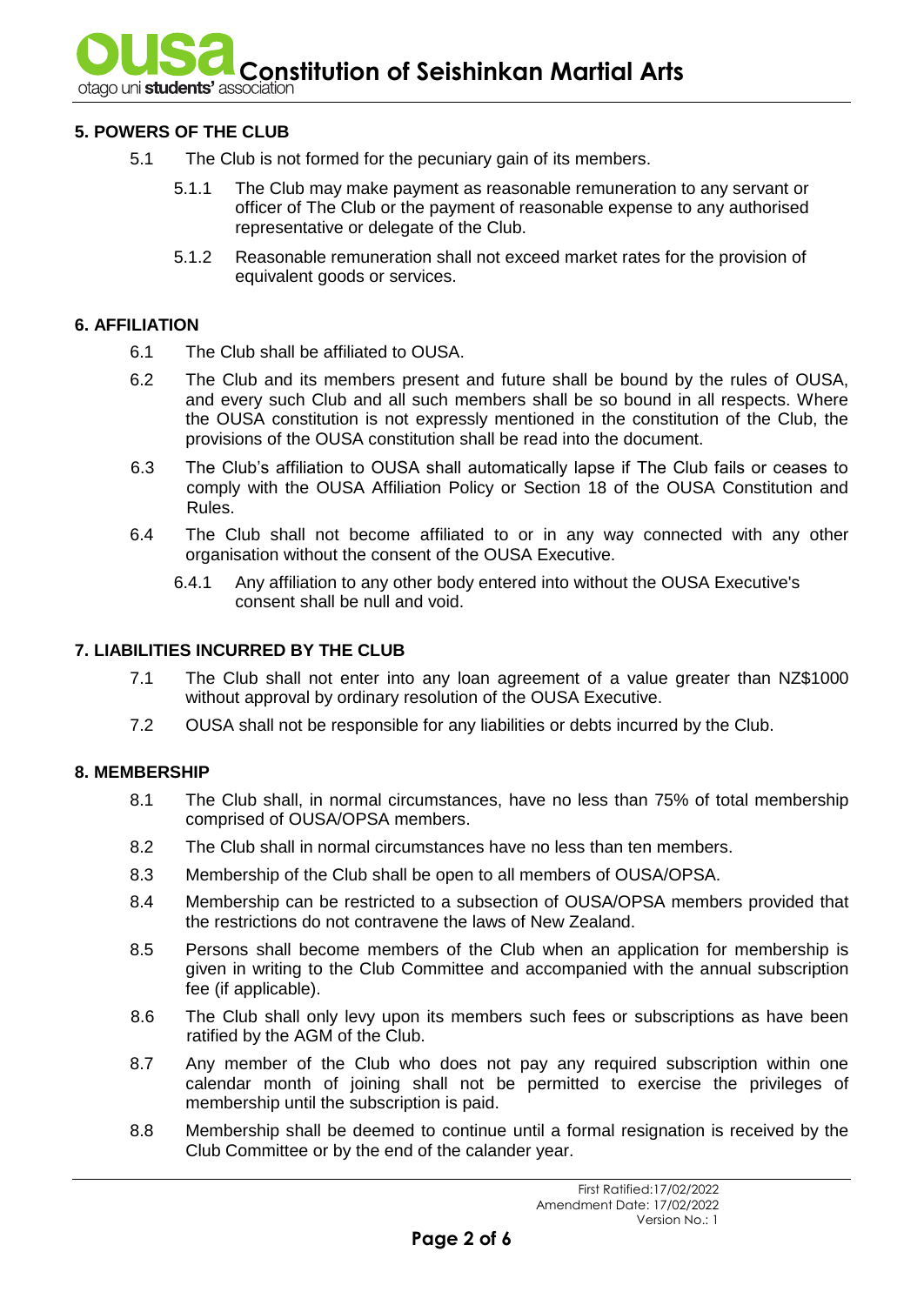**Constitution of Seishinkan Martial Arts** 

- 
- 8.9 A club member may not be suspended or expelled unless the committee resolves to do so by special resolution.
	- 8.9.1 The suspended member will be relieved of any powers and responsibilities and is not permitted to attend club activities.
	- 8.9.2 A special general meeting must be called within three months to expel the member or the suspension lapses.
- 8.10 The following procedure must be used to expel a club member:
	- 8.10.1 Written notice of any meeting regarding the expulsion and of the basic allegations and charges against the member must be received in person 30 days prior to the meeting taking place.
	- 8.10.2 That a special general meeting is called which the member to be expelled may attend in person, or submit in written form, grounds for his or her defence.
	- 8.10.3 The motion to expel a club member must be passed by special resolution.
	- 8.10.4 That the member is informed in writing of the decision of the meeting and the length of his or her expulsion.
- 8.11 Where a member of the Club is expelled, that member shall have the right of appeal to the OUSA Executive.

# **9. ANNUAL GENERAL MEETING (AGM)**

- 9.1 The Annual General Meeting (AGM) of the Club shall be held during the month of October at such time and place as the Club Committee shall decide.
- 9.2 The AGM shall be held for the following purposes:
	- 9.2.1 To receive, from the Club Committee, a report of the proceedings of the previous year and a statement of the Club accounts;
	- 9.2.2 To elect the officers of the Club Committee for the following year;
	- 9.2.3 To conduct any general business.
- 9.3 The President, or in their absence any member appointed by the meeting, shall be chair of the meeting.
- 9.4 Every motion shall be moved by one Club member and seconded by another.
- 9.5 Every member present shall be entitled to one vote,
	- 9.5.1 In the case of an equality of votes the Chair shall have a second or casting vote.
- 9.6 The quorum shall be 20 per cent of the Club's total members or 6 members, whichever is greater.
- 9.7 At least 14 days notice of the AGM shall be given to all members, by posting a notice on the OUSA notice board and/or via email or facebook
	- 9.7.1 The notice shall include an agenda of business to be conducted at the AGM.

# **10. SPECIAL GENERAL MEETINGS AND NO CONFIDENCE VOTES**

- 10.1 The Club Committee on their own behalf or on the signed request of a quorum of members may at any time call a Special General Meeting.
	- 10.1.1 If the Club Committee does not call a meeting within 14 days of receiving such a request, the requestors may themselves call a Special General Meeting.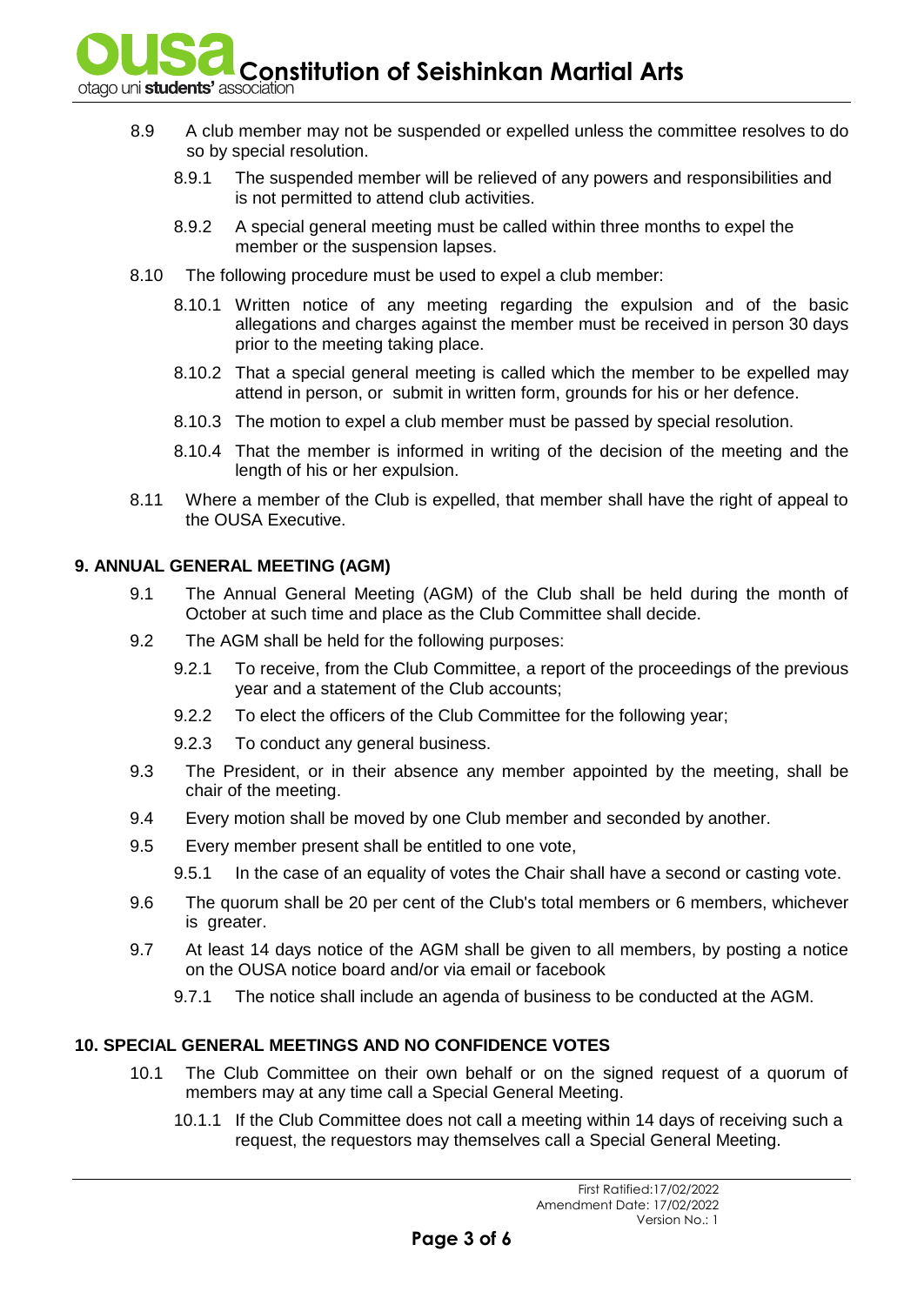**Constitution of Seishinkan Martial Arts** between the sensor of  $\mathbf{S}$  **Constitution** 

- - 10.1.2 Notice of a Special General Meeting shall be given in the manner described above for an AGM.
- 10.2 The conduct, voting procedures and quorum of a Special General Meeting shall be the same as those prescribed for the AGM.
- 10.3 At any Special General Meeting a motion of no confidence in the Club Committee, or any member thereof, may be passed by special resolution provided that 14 days notice of such intention has been given.
	- 10.3.1 On the passing of such motion, the Committee member shall be deemed to have resigned and the meeting shall then have the power to, and may proceed to, elect a new Committee member to the vacant position (s).
	- 10.3.2 Such new member shall hold office until the next AGM.

## **11. CLUB OFFICERS AND THEIR ELECTION**

- 11.1 The management and control of the Club shall be deputed to the officers of the club who represent the Committee of the Club.
- 11.2 The Committee of the Club shall consist of a maximum of (6) people, minimum of (3) being the president, secretary and treasurer all of whom shall be elected at the Annual General Meeting.
- 11.3 Every candidate for office shall be nominated at the meeting by one member of the Club and seconded by another.
- 11.4 Every member present at the meeting shall be entitled to one vote.
- 11.5 In the event of two or more candidates receiving an equal number of votes, the chair of the meeting shall have a second or casting vote.
- 11.6 The Club Officers shall hold office for one year following their appointment or until an officer resigns.
	- 11.6.1 Such resignation shall be effective immediately upon receipt in writing by the committee.
	- 11.6.2 If a vacancy on the Club Committee occurs during the year, providing that a quorum remains, the Club Committee may appoint any member to fill such a vacancy, unless it has occured due to a no confidence vote.
	- 11.6.3 If a vacancy occurs due to a no confidence vote then section 10 of this constitution applies.

### **12. THE CLUB COMMITTEE**

- 12.1 The Club Committee shall have full power at its meetings to deal with all matters relating to the objectives of the Club.
	- 12.1.1 Any matters relating to the interpretation of these rules;
	- 12.1.2 Except where power is vested in the Club at a general meeting.
- 12.2 All decisions shall be valid and binding on the members, only so far as they do not conflict with these rules, the rules of OUSA, or decisions of the OUSA Executive.
- 12.3 The Club Committee shall meet at such times as it deems fit.
- 12.4 The President, or in their absence, any member appointed by the Club Committee, shall, in the case of an equality of votes, have a second or casting vote at all Club Committee meetings.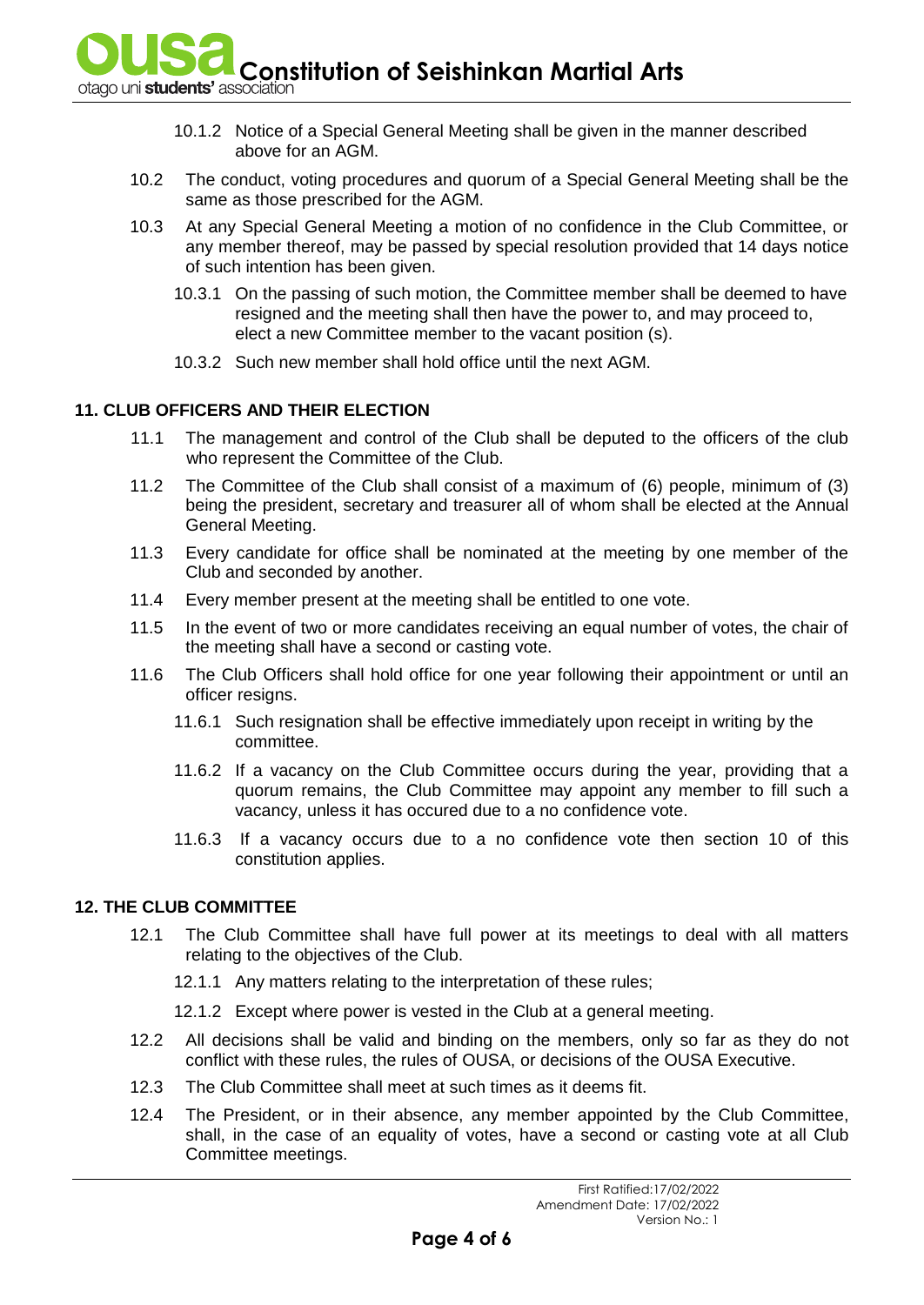**Constitution of Seishinkan Martial Arts** of **Seishinkan Martial Arts** 

- 12.5 The quorum for Club Committee meetings shall be greater than 50% of the Dunedin Seishinkan Club Committee members.
- 12.6 One member of the Club Committee shall be elected to represent the Club on the OUSA Affiliated Clubs Council.

## **13. FINANCE, PROPERTY AND RECORDS OF THE CLUB**

- 13.1 The funds of the Club shall be in the control of the Club Committee, which will depute the Treasurer to manage them.
- 13.2 The Treasurershall also:
	- 13.2.1 Keep a true record and account of all the receipts and payments of the Club including bank statements;
	- 13.2.2 Prepare the statement of accounts and balance sheet for the financial year;
	- 13.2.3 Keep the Club's asset register up to date.
- 13.3 The Secretary shall:
	- 13.3.1 Keep a true record and account of the proceedings and meetings of the Club and the Club Committee;
	- 13.3.2 Keep a correct and up to date membership list;
	- 13.3.3 Conduct and archive all correspondence relating to the club.

### **14. DISAFFILIATION OF THE CLUB FROM OUSA**

- 14.1 A club may disaffiliate from OUSA at any time by notifying the CDO in writing.
	- 14.1.1 Such notification will provide reasons for why the club is disaffiliating from OUSA.
	- 14.1.2 Notification will be provided by supplying the Club's AGM Minutes to that effect.

### **15. DISSOLUTION OF THE CLUB**

- 15.1 If the club's committee members are unable to be contacted using all possible means for a period of six months the club will be deemed to be dissolved.
- 15.2 Upon dissolution of the Club:
	- 15.2.1 All funds remaining after debts have been cleared will be distributed to OUSA.
	- 15.2.2 All assets will be distributed to OUSA.

### **16. AMENDMENT OF THIS CONSTITUTION**

- 16.1 Proposed amendments to the constitution of the Club must be approved at the Clubs Annual General Meeting or Special General Meeting, then ratified by the OUSA Executive.
	- 16.1.1 Any proposed amendments to the constitution must be highlighted;
	- 16.1.2 Proposed amendments must be attached with the Clubs Meeting minutes for OUSA Executive ratification.
	- 16.1.3 Proposed amendments and Club Meeting minutes must be sent to the Clubs Development Officer, who shall pass onto the OUSA Executive if and when required.